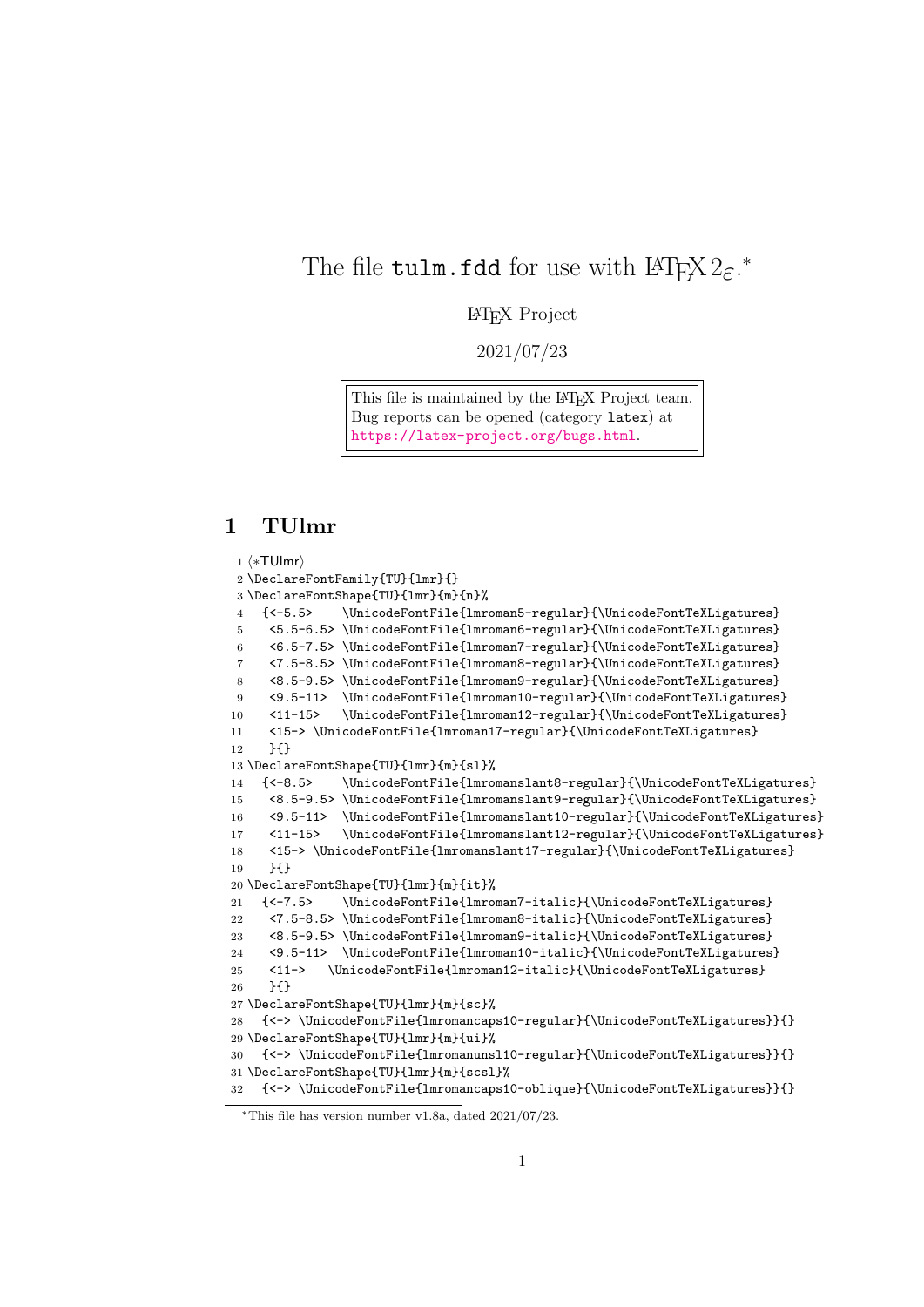```
33 \DeclareFontShape{TU}{lmr}{b}{n}
34 {<-> \UnicodeFontFile{lmromandemi10-regular}{\UnicodeFontTeXLigatures}}{}
35 \DeclareFontShape{TU}{lmr}{b}{sl}
36 {<-> \UnicodeFontFile{lmromandemi10-oblique}{\UnicodeFontTeXLigatures}}{}
37 \DeclareFontShape{TU}{lmr}{bx}{n}
38 {<-5.5> \UnicodeFontFile{lmroman5-bold}{\UnicodeFontTeXLigatures}
39 <5.5-6.5> \UnicodeFontFile{lmroman6-bold}{\UnicodeFontTeXLigatures}
40 <6.5-7.5> \UnicodeFontFile{lmroman7-bold}{\UnicodeFontTeXLigatures}
41 <7.5-8.5> \UnicodeFontFile{lmroman8-bold}{\UnicodeFontTeXLigatures}
42 <8.5-9.5> \UnicodeFontFile{lmroman9-bold}{\UnicodeFontTeXLigatures}
43 <9.5-11> \UnicodeFontFile{lmroman10-bold}{\UnicodeFontTeXLigatures}
44 <11-> \UnicodeFontFile{lmroman12-bold}{\UnicodeFontTeXLigatures}
45 }{}
46 \DeclareFontShape{TU}{lmr}{bx}{it}
47 {<-> \UnicodeFontFile{lmroman10-bolditalic}{\UnicodeFontTeXLigatures}}{}
48 \DeclareFontShape{TU}{lmr}{bx}{sl}
49 {<-> \UnicodeFontFile{lmromanslant10-bold}{\UnicodeFontTeXLigatures}}{}
50 \DeclareFontShape{TU}{lmr}{b}{it}
51 {<->sub * lmr/b/sl}{}
52 ⟨/TUlmr⟩
```
### 2 TUlmss

```
53 ⟨∗TUlmss⟩
54 \DeclareFontFamily{TU}{lmss}{}
55 \DeclareFontShape{TU}{lmss}{m}{n}
56 {<-8.5> \UnicodeFontFile{lmsans8-regular}{\UnicodeFontTeXLigatures}
57 <8.5-9.5> \UnicodeFontFile{lmsans9-regular}{\UnicodeFontTeXLigatures}
58 <9.5-11> \UnicodeFontFile{lmsans10-regular}{\UnicodeFontTeXLigatures}
59 <11-15.5> \UnicodeFontFile{lmsans12-regular}{\UnicodeFontTeXLigatures}
60 <15.5-> \UnicodeFontFile{lmsans17-regular}{\UnicodeFontTeXLigatures}
61 }{}
62 \DeclareFontShape{TU}{lmss}{m}{it}
63 \quad {\text{\textless}} \left\{\textless}\right\} \left\{\textless}\right\}64 \DeclareFontShape{TU}{lmss}{m}{sl}
65 {<-8.5> \UnicodeFontFile{lmsans8-oblique}{\UnicodeFontTeXLigatures}
66 <8.5-9.5> \UnicodeFontFile{lmsans9-oblique}{\UnicodeFontTeXLigatures}
67 <9.5-11> \UnicodeFontFile{lmsans10-oblique}{\UnicodeFontTeXLigatures}
68 <11-15.5> \UnicodeFontFile{lmsans12-oblique}{\UnicodeFontTeXLigatures}
69 <15.5-> \UnicodeFontFile{lmsans17-oblique}{\UnicodeFontTeXLigatures}
70 }{}
71 \DeclareFontShape{TU}{lmss}{m}{sc}
72 {<->sub*lmr/m/sc}{}
73 \DeclareFontShape{TU}{lmss}{b}{n}
74 \quad {\{\texttt{&}\texttt{--}}\texttt{ssub} * \texttt{lmss/bx/n}{\}}75 \DeclareFontShape{TU}{lmss}{b}{sl}
76 {<->ssub * lmss/bx/sl}{}
77 \DeclareFontShape{TU}{lmss}{b}{it}
78 {<->ssub * lmss/bx/it}{}
79 \DeclareFontShape{TU}{lmss}{sbc}{n}
80 {<-> \UnicodeFontFile{lmsansdemicond10-regular}{\UnicodeFontTeXLigatures}}{}
81 \DeclareFontShape{TU}{lmss}{sbc}{sl}
82 {<-> \UnicodeFontFile{lmsansdemicond10-oblique}{\UnicodeFontTeXLigatures}}{}
83 \DeclareFontShape{TU}{lmss}{sbc}{it}
```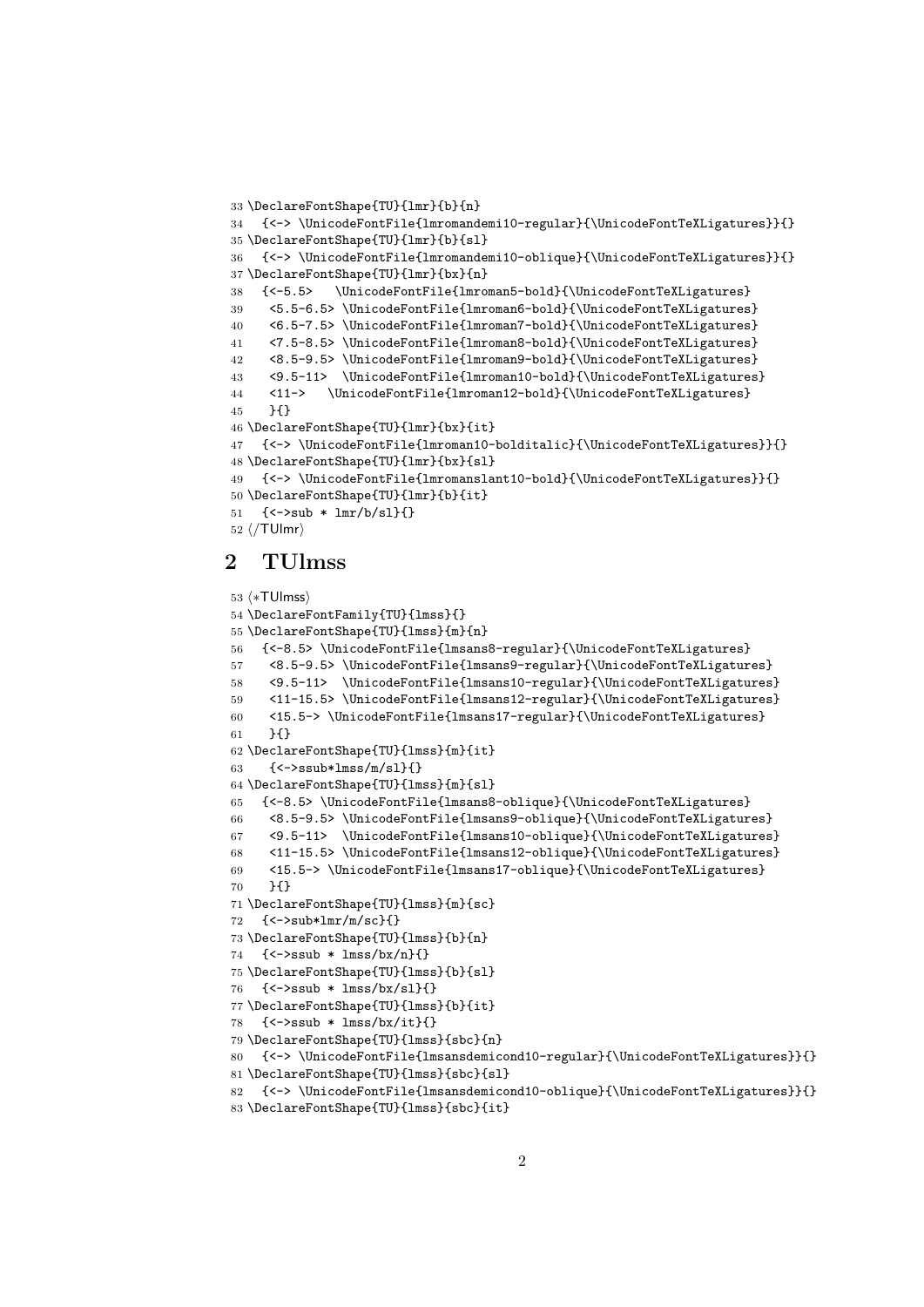```
84 {<->ssub*lmss/sbc/sl}{}
85 \DeclareFontShape{TU}{lmss}{bx}{n}
86 {<-> \UnicodeFontFile{lmsans10-bold}{\UnicodeFontTeXLigatures}}{}
87 \DeclareFontShape{TU}{lmss}{bx}{sl}
88 {<-> \UnicodeFontFile{lmsans10-boldoblique}{\UnicodeFontTeXLigatures}}{}
89 \DeclareFontShape{TU}{lmss}{bx}{it}
90 {<->ssub*lmss/bx/sl}{}
91 ⟨/TUlmss⟩
```
#### 3 TUlmssq

```
92 ⟨∗TUlmssq⟩
93 \DeclareFontFamily{TU}{lmssq}{}
94 \DeclareFontShape{TU}{lmssq}{m}{n}
95 {<-> \UnicodeFontFile{lmsansquot8-regular}{\UnicodeFontTeXLigatures}}{}
96 \DeclareFontShape{TU}{lmssq}{m}{sl}
97 {<-> \UnicodeFontFile{lmsansquot8-oblique}{\UnicodeFontTeXLigatures}}{}
98 \DeclareFontShape{TU}{lmssq}{bx}{n}
99 {<-> \UnicodeFontFile{lmsansquot8-bold}{\UnicodeFontTeXLigatures}}{}
100 \DeclareFontShape{TU}{lmssq}{bx}{sl}
101 {<-> \UnicodeFontFile{lmsansquot8-boldoblique}{\UnicodeFontTeXLigatures}}{}
102 \DeclareFontShape{TU}{lmssq}{m}{it}
103 {<->ssub*lmssq/m/sl}{}
104 \DeclareFontShape{TU}{lmssq}{bx}{it}
105 {<->ssub*lmssq/bx/sl}{}
106 \DeclareFontShape{TU}{lmssq}{b}{n}
107 {<->ssub * lmssq/bx/n}{}
108 \DeclareFontShape{TU}{lmssq}{b}{sl}
109 {<->ssub * lmssq/bx/sl}{}
110 \DeclareFontShape{TU}{lmssq}{b}{it}
111 {<->ssub * lmssq/bx/it}{}
112 ⟨/TUlmssq⟩
```
## 4 TUlmtt

```
113 ⟨∗TUlmtt⟩
114 \DeclareFontFamily{TU}{lmtt}{%
115 \hyphenchar \font\m@ne
116 \fontdimen3\font\z@
117 \fontdimen4\font\z@
118 }
119 \ifx\lmtt@use@light@as@normal\@empty
120 \DeclareFontShape{TU}{lmtt}{sb}{n}
121 {<-8.5> \UnicodeFontFile{lmmono8-regular}{}
122 <8.5-9.5> \UnicodeFontFile{lmmono9-regular}{}
123 <9.5-11> \UnicodeFontFile{lmmono10-regular}{}
124 <11-> \UnicodeFontFile{lmmono12-regular}{}
125 }{}
126 \DeclareFontShape{TU}{lmtt}{sb}{it}
127 {<-> \UnicodeFontFile{lmmono10-italic}{}}{}
128 \DeclareFontShape{TU}{lmtt}{sb}{sl}
129 {<-> \UnicodeFontFile{lmmonoslant10-regular}{}}{}
130 \DeclareFontShape{TU}{lmtt}{sb}{sc}
131 {<-> \UnicodeFontFile{lmmonocaps10-regular}{}}{}
```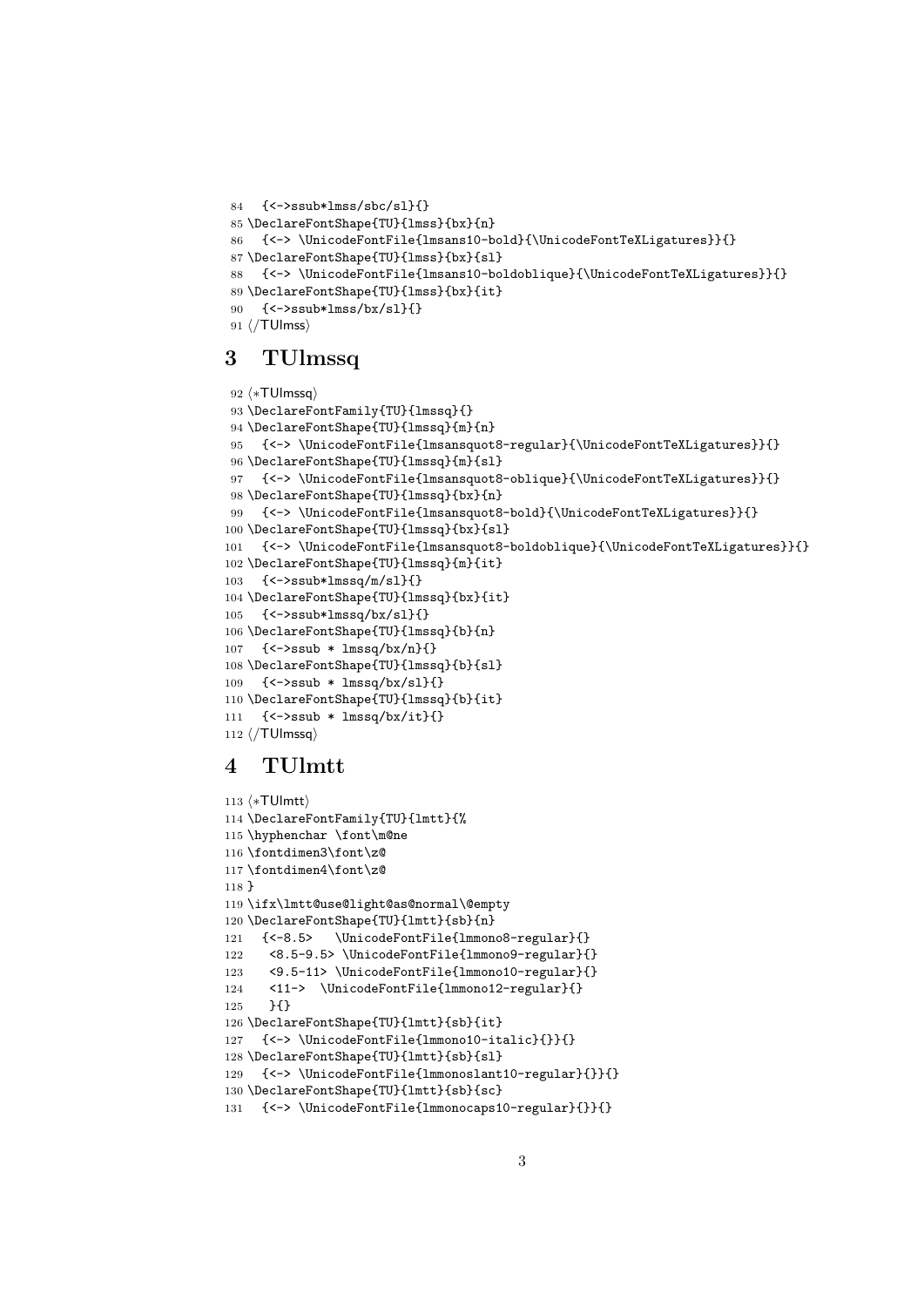```
132 \DeclareFontShape{TU}{lmtt}{sb}{scsl}
133 {<-> \UnicodeFontFile{lmmonocaps10-oblique}{}}{}
134 \DeclareFontShape{TU}{lmtt}{m}{n}
135 {<-> \UnicodeFontFile{lmmonolt10-regular}{}}{}
136 \DeclareFontShape{TU}{lmtt}{m}{it}
137 {<->sub*lmtt/l/sl}{}
138 \DeclareFontShape{TU}{lmtt}{m}{sl}
139 {<-> \UnicodeFontFile{lmmonolt10-oblique}{}}{}
140 \DeclareFontShape{TU}{lmtt}{c}{n}
141 {<-> \UnicodeFontFile{lmmonoltcond10-regular}{}}{}
142 \DeclareFontShape{TU}{lmtt}{c}{it}
143 {<->sub*lmtt/lc/sl}{}
144 \DeclareFontShape{TU}{lmtt}{c}{sl}
145 {<-> \UnicodeFontFile{lmmonoltcond10-oblique}{}}{}
146 \else
147 \DeclareFontShape{TU}{lmtt}{m}{n}
148 {<-8.5> \UnicodeFontFile{lmmono8-regular}{}
149 <8.5-9.5> \UnicodeFontFile{lmmono9-regular}{}
150 <9.5-11> \UnicodeFontFile{lmmono10-regular}{}
151 <11-> \UnicodeFontFile{lmmono12-regular}{}
152 H153 \DeclareFontShape{TU}{lmtt}{m}{it}
154 {<-> \UnicodeFontFile{lmmono10-italic}{}}{}
155 \DeclareFontShape{TU}{lmtt}{m}{sl}
156 {<-> \UnicodeFontFile{lmmonoslant10-regular}{}}{}
157 \DeclareFontShape{TU}{lmtt}{m}{sc}
158 {<-> \UnicodeFontFile{lmmonocaps10-regular}{}}{}
159 \DeclareFontShape{TU}{lmtt}{m}{scsl}
160 {<-> \UnicodeFontFile{lmmonocaps10-oblique}{}}{}
161 \DeclareFontShape{TU}{lmtt}{l}{n}
162 {<-> \UnicodeFontFile{lmmonolt10-regular}{}}{}
163 \DeclareFontShape{TU}{lmtt}{l}{it}
164 {<->sub*lmtt/l/sl}{}
165 \DeclareFontShape{TU}{lmtt}{l}{sl}
166 {<-> \UnicodeFontFile{lmmonolt10-oblique}{}}{}
167 \DeclareFontShape{TU}{lmtt}{lc}{n}
168 {<-> \UnicodeFontFile{lmmonoltcond10-regular}{}}{}
169 \DeclareFontShape{TU}{lmtt}{lc}{it}
170 {<->sub*lmtt/lc/sl}{}
171 \DeclareFontShape{TU}{lmtt}{lc}{sl}
172 {<-> \UnicodeFontFile{lmmonoltcond10-oblique}{}}{}
173 \fi
174 \DeclareFontShape{TU}{lmtt}{b}{n}
175 {<-> \UnicodeFontFile{lmmonolt10-bold}{}}{}
176 \DeclareFontShape{TU}{lmtt}{b}{it}
177 {<->sub*lmtt/b/sl}{}
178 \DeclareFontShape{TU}{lmtt}{b}{sl}
179 {<-> \UnicodeFontFile{lmmonolt10-boldoblique}{}}{}
180 \DeclareFontShape{TU}{lmtt}{bx}{it}
181 {<->sub*lmtt/b/sl}{}
182 \DeclareFontShape{TU}{lmtt}{bx}{n}
183 {<->ssub*lmtt/b/n}{}
184 \DeclareFontShape{TU}{lmtt}{bx}{sl}
185 {<->ssub*lmtt/b/sl}{}
```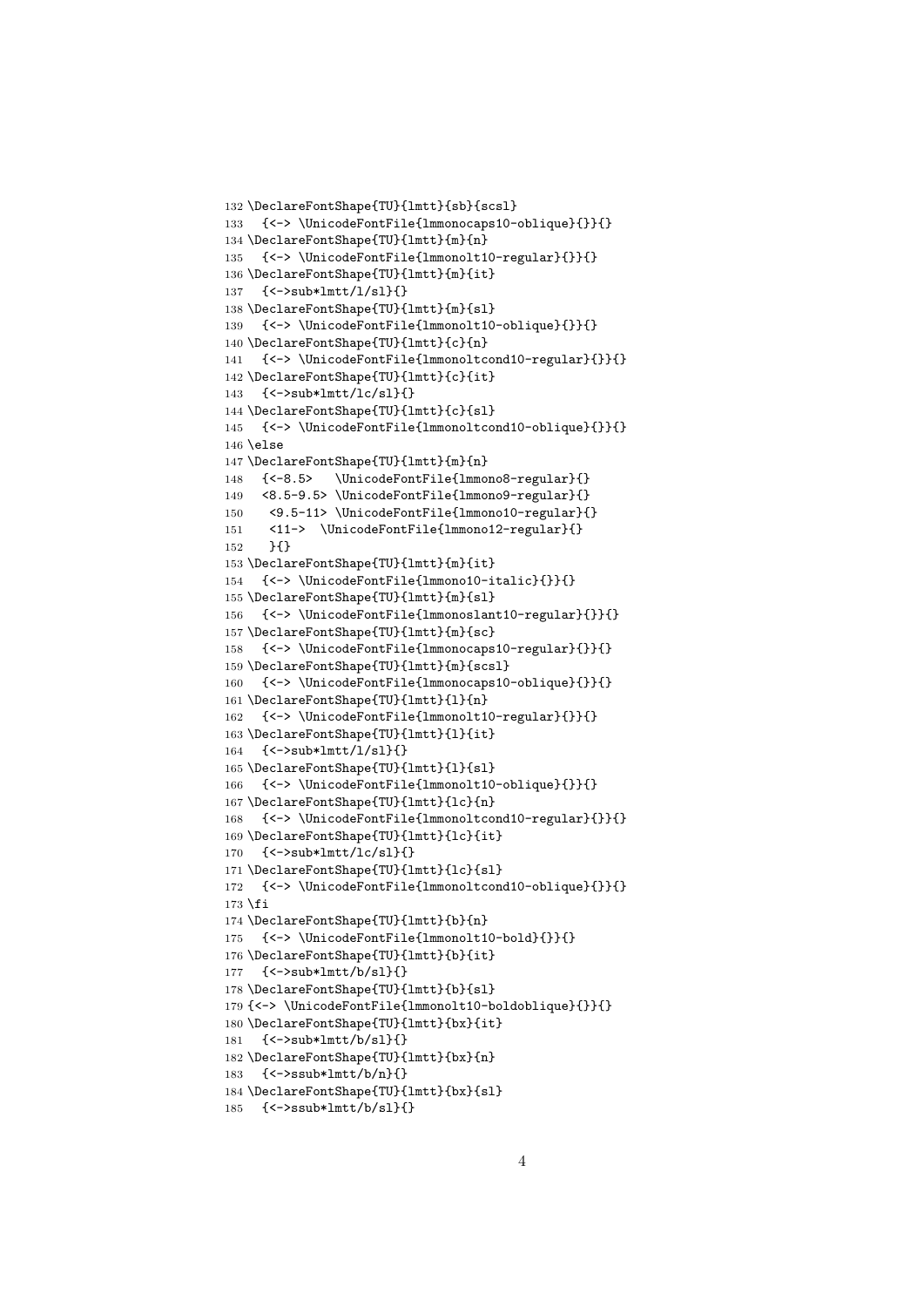⟨/TUlmtt⟩

#### 5 TUlmvtt

```
187 ⟨∗TUlmvtt⟩
188 \DeclareFontFamily{TU}{lmvtt}{}
189 \ifx\lmtt@use@light@as@normal\@empty
190 \DeclareFontShape{TU}{lmvtt}{sb}{n}
191 {<->\UnicodeFontFile{lmmonoprop10-regular}{}}{}
192 \DeclareFontShape{TU}{lmvtt}{sb}{sl}
193 {<->\UnicodeFontFile{lmmonoprop10-oblique}{}}{}
194 \DeclareFontShape{TU}{lmvtt}{sb}{it}
195 {<->sub*lmvtt/m/sl}{}
196 \DeclareFontShape{TU}{lmvtt}{m}{n}
197 {<->\UnicodeFontFile{lmmonoproplt10-regular}{}}{}
198 \DeclareFontShape{TU}{lmvtt}{m}{sl}
199 {<->\UnicodeFontFile{lmmonoproplt10-oblique}{}}{}
200 \DeclareFontShape{TU}{lmvtt}{m}{it}
201 {<->sub*lmvtt/l/sl}{}
202 \else
203 \DeclareFontShape{TU}{lmvtt}{m}{n}
204 {<->\UnicodeFontFile{lmmonoprop10-regular}{}}{}
205 \DeclareFontShape{TU}{lmvtt}{m}{sl}
206 {<->\UnicodeFontFile{lmmonoprop10-oblique}{}}{}
207 \DeclareFontShape{TU}{lmvtt}{m}{it}
208 {<->sub*lmvtt/m/sl}{}
209 \DeclareFontShape{TU}{lmvtt}{l}{n}
210 {<->\UnicodeFontFile{lmmonoproplt10-regular}{}}{}
211 \DeclareFontShape{TU}{lmvtt}{l}{sl}
212 {<->\UnicodeFontFile{lmmonoproplt10-oblique}{}}{}
213 \DeclareFontShape{TU}{lmvtt}{l}{it}
214 {<->sub*lmvtt/l/sl}{}
215 \fi
216 \DeclareFontShape{TU}{lmvtt}{b}{n}
217 {<->\UnicodeFontFile{lmmonoproplt10-bold}{}}{}
218 \DeclareFontShape{TU}{lmvtt}{b}{sl}
219 {<->\UnicodeFontFile{lmmonoproplt10-boldoblique}{}}{}
220 \DeclareFontShape{TU}{lmvtt}{b}{it}
221 {<->sub*lmvtt/b/sl}{}
222 \DeclareFontShape{TU}{lmvtt}{bx}{n}
223 {<->ssub*lmvtt/b/n}{}
224 \DeclareFontShape{TU}{lmvtt}{bx}{sl}
225 {<->ssub*lmvtt/b/sl}{}
226 \DeclareFontShape{TU}{lmvtt}{bx}{it}
227 {<->sub*lmvtt/b/sl}{}
228 ⟨/TUlmvtt⟩
```
## 6 TUlmdh

```
229 ⟨∗TUlmdh⟩
230 \DeclareFontFamily{TU}{lmdh}{}%
231 \DeclareFontShape{TU}{lmdh}{m}{n}
232 {<-> \UnicodeFontFile{lmromandunh10-regular}{\UnicodeFontTeXLigatures}
233 }{}
```